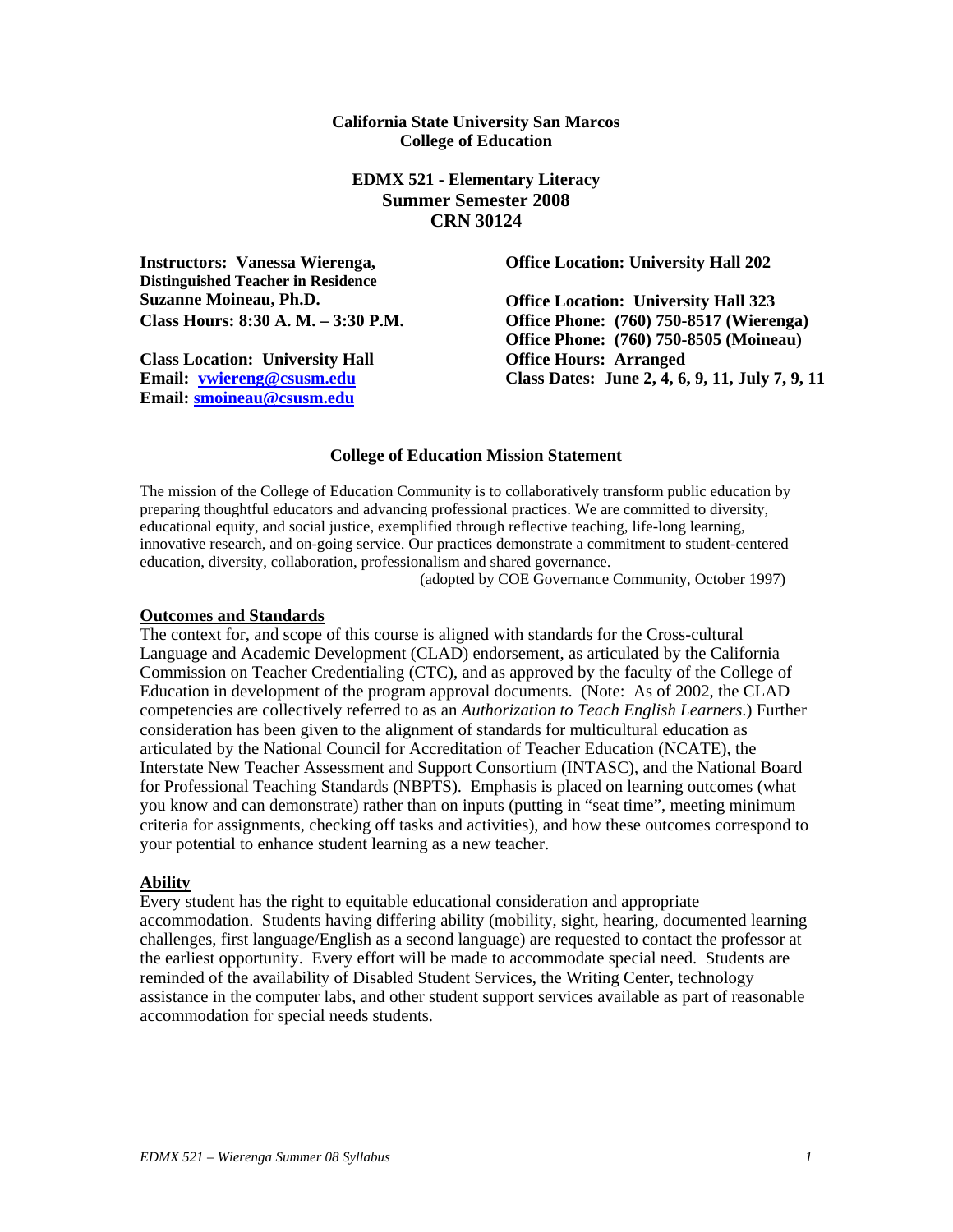### **Academic Honesty**

It is expected that each student will do his or her own work, and contribute equitably to group projects and processes. If there is any question about academic honesty, consult the University Catalog.

### **Appeals**

Every student has the right to appeal grades, or appeal for redress of grievances incurred in the context of any class. Disputes may be resolved informally with the professor, or through the formal grades appeal process. For the latter, consult Dr. Kelly, Associate Dean.

### **Writing**

In keeping with the All-University Writing Requirement, all 3 unit courses must have a writing component of at least 2,500 words (approximately 10 pages) which can be administered in a variety of ways.

#### **Students with Disabilities Requiring Reasonable Accommodations**

Students are approved for services through the Disabled Student Services Office (DSS). The DSS Office is located in Craven Hall 5205, and can be contacted by phone at (760) 750-4905 or TTY (760) 750-4909. Students authorized by DSS to receive reasonable accommodations should meet with their instructor during office hours or, in order to ensure confidentiality, in a more private setting.

# **Attendance Policy**

Due to the dynamic and interactive nature of EDMS 521 and the short time span in which the course is offered, all students are expected to attend all classes and participate in all class activities. Each day absent is equal to two class sessions on a regular course schedule. *A passing grade will not be issued for students who do not attend 80% or more of the class sessions.* Should the student have extenuating circumstances, s/he should contact the instructor as soon as possible. (*Adopted by the COE Governance Community, December, 1997)*

## **Course Description:**

The primary aim of this course is for students to develop an understanding of the theory, methodology and assessment of English language arts and second language learning in integrated and inclusive K-8 school classrooms. This class is aligned with the California 2042 standards.

## **Standards Alignment:**

The course objectives, assignments, and assessments have been aligned with the CTC standards for Multiple Subjects Credential. Please be sure to incorporate artifacts from this class into your final comprehensive portfolio. The following standards are a primary emphasis in this course: Standard 3- Relationship between theory and practice

Standard 4-Pedagogical thought and reflective practice

Standard 5-Equity, Diversity, & Access tot he Core Curriculum

Standard 7-Equity, Preparation to Teach Reading Language Arts

#### **Course Objectives:**

#### **Knowledge**

Teacher candidates will:

gain an understanding of how a first and second language is acquired.

gain an understanding of the reading process and its relationship to thought, language and learning.

gain an understanding of how people learn to read and write in their first and second language

become familiar with current approaches to the teaching of reading and writing and the theoretical bases of such approaches.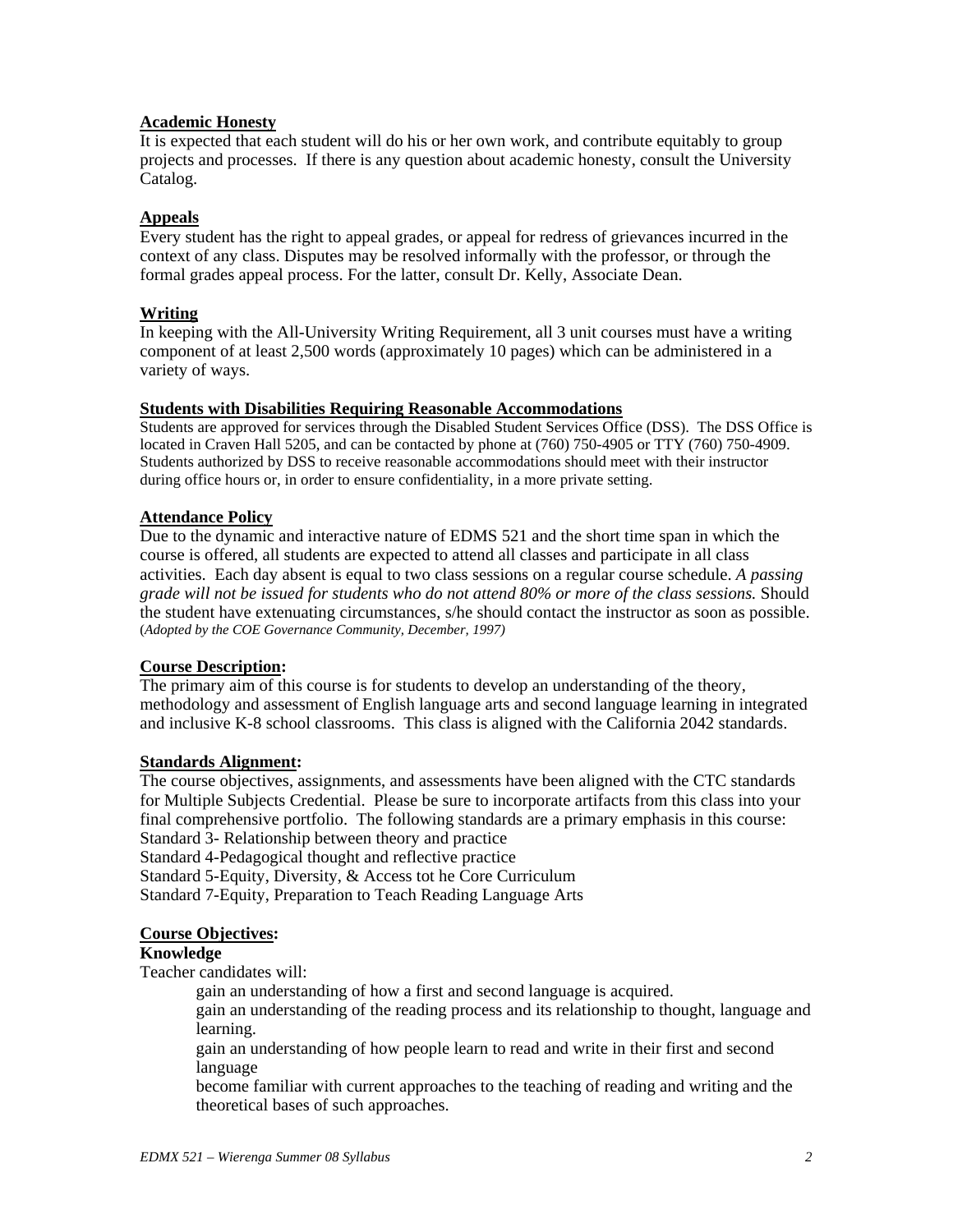become familiar with current approaches to the teaching of reading and writing in culturally and linguistically diverse elementary school classrooms become familiar with classroom diagnostic techniques and evaluation procedures.

become familiar with current approaches to the teaching of reading and writing to children with special learning needs

## **Skills**

Teacher candidates will:

become sensitive observers of children's language using behaviors.

analyze children's reading and writing behavior as a basis for making instructional decisions

translate the results of formal and informal assessment of children's reading and writing behaviors into instructional plans

develop the ability to select appropriate materials and instructional strategies to meet the individual needs of students

learn how to organize the classroom for teaching reading and writing to culturally and linguistically diverse populations.

# **Attitudes and Values**

Teacher candidates will:

- develop an appreciation for the natural language abilities children possess for processing and producing print
- develop an appreciation for the need and value of integrating reading and writing into all areas of the curriculum
- affirm the importance of a rich environment for developing an effective language arts program.
- develop a sensitivity to and appreciation for culturally and linguistically diverse learners.
- develop a sensitivity to and appreciation for children with special learning needs
- develop an appreciation for the importance of reading and writing for their own personal and professional growth
- develop a respect for each student, his/her abilities and background and the student's right to instruction that meets his or her individual needs.

# **Teacher Performance Expectations (TPE) for EDMX 521**

This course is designed to help teachers seeking the Multiple Subjects Credential to develop the skills, knowledge, and attitudes necessary to assist schools and district in implementing effective programs for all students. The successful candidate will be able to merge theory and practice in order to realize a comprehensive and extensive educational program for all students. The following TPE's are addressed in this course:

- TPE 1a-Teaching Reading-Language Arts
- TPE 4- Access

http://lynx.csusm.edu/coe/eportfolio/index.asp

This will take you to the CSUSM COE website where you can get help with how to create your electronic portfolio and information on the required elements.

#### http://www.taskstream.com

This is the Task Stream home page where you will register for Task Stream and return to when working on your electronic portfolio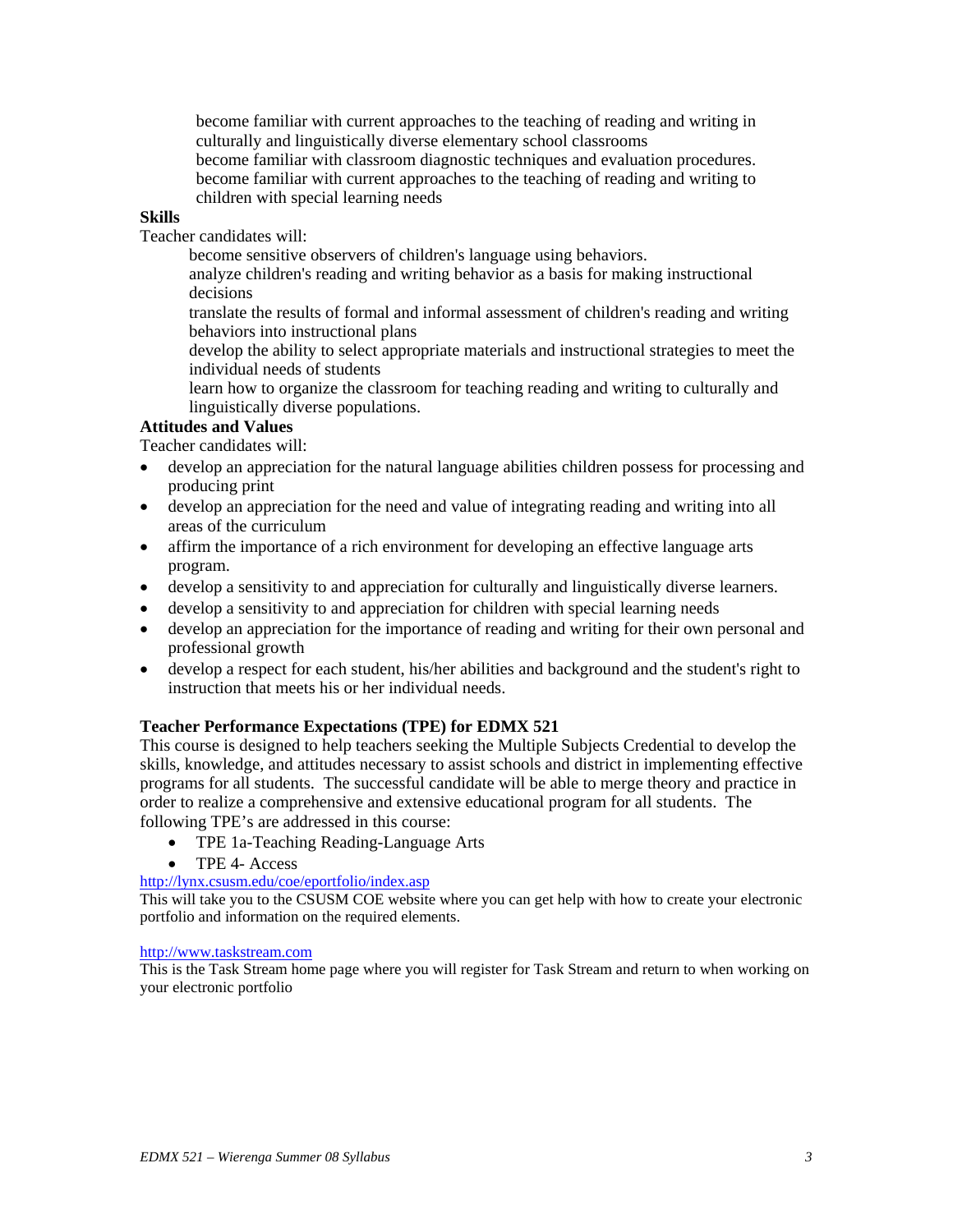### **Course Requirements:**

- 1. Attend all class sessions. It is the policy of the CSUSM College of Education that any student who misses 20% or more of class time or class sessions may not receive a passing grade for a course.
- 2. Participate in class discussions and group activities and demonstrate positive interpersonal skills with classmates and instructors. All students are expected to participate in class activities and demonstrate reflective learning.
- 3. It is important that students are well prepared for course sessions by completing the readings and assignments scheduled before the class meeting.
- 4. All assignments are to be submitted on the due date listed on the course schedule (i.e., posted on webct). Assignments not posted on webct on the due date will lose 10% of earned credit per day. Complete and hand in all assignments on the due dates for full credit. If you have extraordinary circumstances that impact completion of your assignments, please let the instructor know *in advance*. Any time that you have questions or concerns, please contact the instructor immediately
- 5. "Person-first" language (e.g., "Student with Down Syndrome" rather than "Down Syndrome student;" "Student learning English") must be used throughout all written and oral assignments and class discussions.
- 6. Word-process all written documents. Only turn in products that are representative of the best work that you can do. Keep a copy of all of your work. You will want these copies for your records and future use as potential professional portfolio entries.

## **Required texts:**

- Johns, J. Basic Reading Inventory: Pre-primer through grade twelve & early literacy assessments. Dubuque, Iowa: Kendall-Hunt.
- Reutzel, D.R. & Cooter, R. B. (2009). *The Essentials of Teaching Children to Read: The Teacher Makes the Difference*, 2nd Edition. Allyn & Bacon.
- Quiocho A. & Ulanoff, S. (2009) *Differentiated Literacy Instruction for English Language Learners.* Pearson Education.
- (ISBN-13: 978-0-13-118000-0) Also available as an ebook on-line at www.coursesmart.com

*Reading/language Arts Framework for CA Public Schools* CA Dept of Ed – available online

### **Recommended text:**

Zarrillo, J. J. (2005). Ready for RICA: A test preparation guide for California's Reading Instruction Competence Assessment. Merrill Prentice Hall.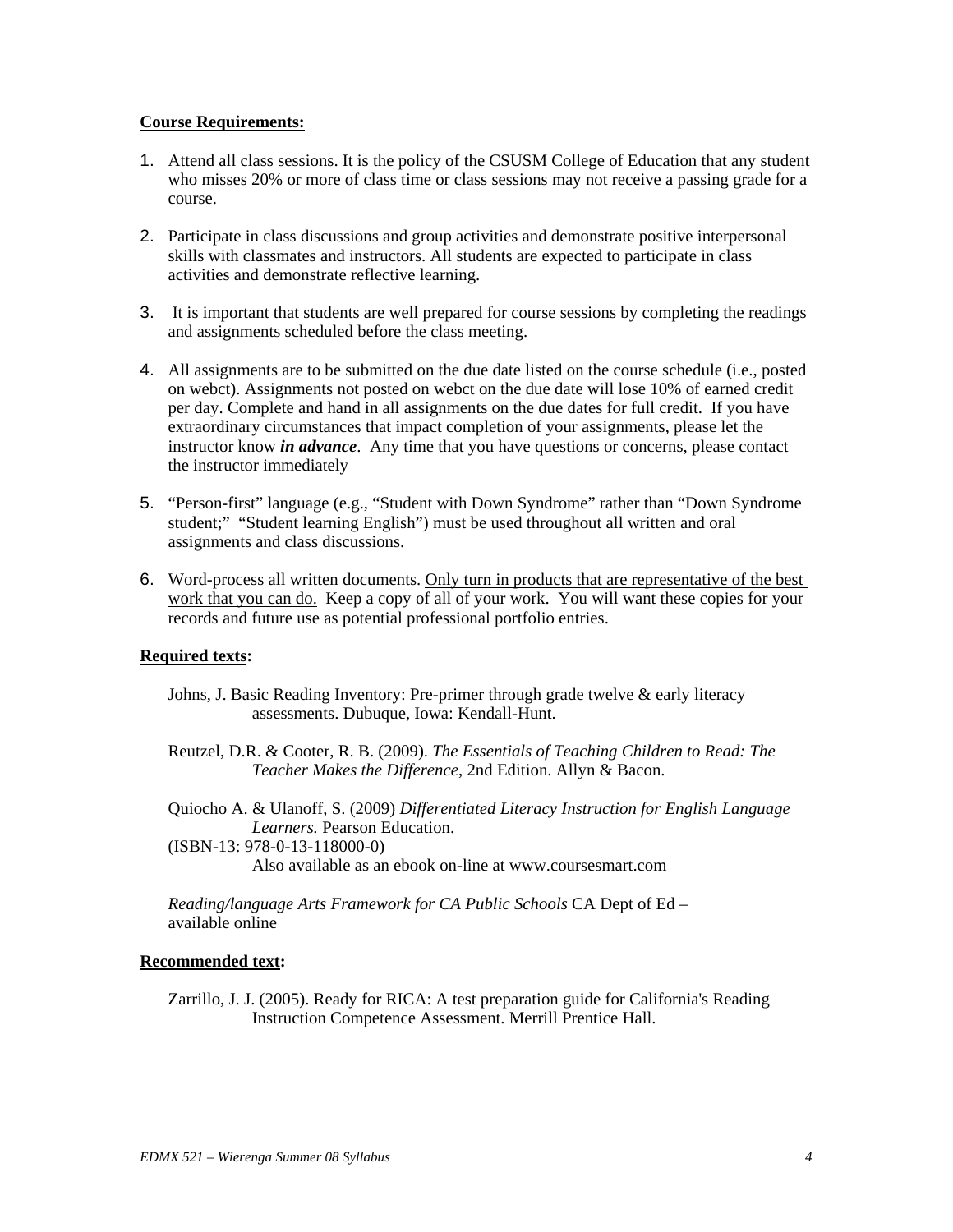### **Assignments and Grading:**

| Reflection on TPE<br>Professional Disposition (attendance & participation) | 10 points (5 pts per entry)<br>10 points |
|----------------------------------------------------------------------------|------------------------------------------|
| 3) Lecture & Reading Response Journal                                      | 15 points (5 pts per entry)              |
| 4) Lesson Plan Differentiation for                                         | 15 points<br>$\ldots$                    |
| <b>Students Learning English</b>                                           |                                          |
|                                                                            |                                          |
| 5) Literacy Assessment Case Study                                          | 25 points                                |
| Modification of Intervention<br>.<br>6)                                    | 25 points                                |
| <b>TOTAL POINTS</b>                                                        | 100 POINTS                               |

| A    | $(93-100 \text{ points})$ | $A-$ | $(91-92 \text{ points})$ |
|------|---------------------------|------|--------------------------|
| $B+$ | $(89-90 \text{ points})$  |      | $(83-88 \text{ points})$ |
| $B-$ | $(81-82 \text{ points})$  | $C+$ | $(79-80 \text{ points})$ |

### *NOTE: The minimum acceptable grade for a course in the professional education sequence is "C+." A "B" average must be maintained. (CSUSM General Catalog)*

## **Assignment Descriptions:**

#### **1. Reflection on TPE (10 points)**

You will write a structured reflection for each TPE. After reading the TPE text, and analyzing the information it contains, you will write a reflection that follows the structure provided. By the due date indicated on the course schedule, you will need to submit each of your TPE reflections. Your response should follow the structure in the TPE Structured Reflection Guidelines below.

## **TPE Structured Reflection Guidelines**

| <b>Class</b>    | TPF | <b>Artifact</b>              |
|-----------------|-----|------------------------------|
| <b>EDMS</b> 521 |     | Literacy Assessment          |
| <b>EDMS</b> 521 |     | Modification of Intervention |

#### *Paragraph 1:*

# **[ ] Did you describe the TPE?**

[ ] Does your description include main concepts?

[ ] Does your description provide a few examples?

*Paragraph 2:* 

#### **[ ] Did you explain how your artifact demonstrates the TPE?**

[ ] Did you identify the artifact for the TPE by name?

[ ] Did you briefly describe the artifact?

[  $\Box$ ] Did you **explain** specifically how it demonstrates the TPE? Provide specific "links"

from your artifact to the tpe.

*Paragraph 3:* 

### **[ ] Did you reflect on the importance of this TPE to your teaching?**

[ ] Did you share why understanding this TPE is important to you?

- [ ] Did you share how your understanding it makes you a better teacher?
- [ ] Did you share how your understanding it helps your students succeed?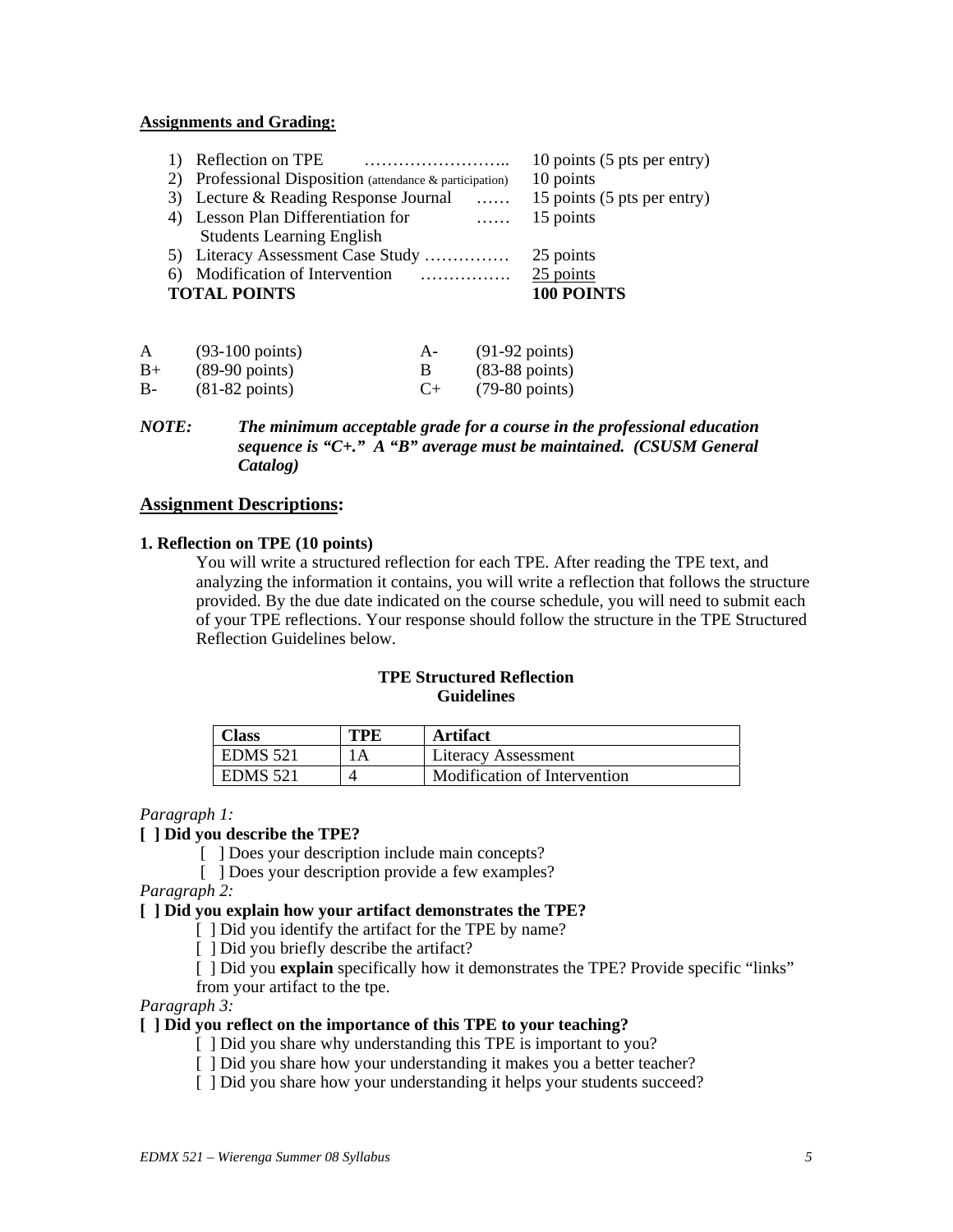### *TPE 1A: Teaching Reading-Language Arts in a Multiple Subject Assignment*

Candidates for a Multiple Subject Teaching Credential demonstrate the ability to teach the **state**adopted academic content standards for students in English-Language Arts (K-8). They understand how to deliver a **comprehensive** program of **systematic instruction** in word analysis, fluency, and systematic vocabulary development; reading comprehension; literary response and analysis; writing strategies and applications; written and oral English Language conventions; and listening and speaking strategies and applications. They know how to strategically plan and schedule **instruction** to ensure that students meet or exceed the **standards**. Candidates create a classroom environment where students learn to read and write, comprehend and compose, appreciate and analyze, and perform and enjoy the language arts. They understand how to make language (e.g., vocabulary, forms, and uses) comprehensible to students and the need for students to master foundational skills as a gateway to using all forms of language as tools for thinking, learning, and communicating. They understand how to use instructional materials that include a range of textual, functional and recreational texts and how to teach high quality literature and expository text. They understand that the **advanced skills** of comprehending narrative and informational texts and literary response and analysis, and the creation of eloquent prose, all depend on a foundation of solid vocabulary, decoding, and word-recognition skills. Candidates teach students how to use visual structures such as graphic organizers or outlines to comprehend or produce text, how to **comprehend or produce narrative, expository**, persuasive and descriptive texts, how to comprehend or produce the complexity of writing forms, purposes, and organizational patterns, and how to have a command of written and oral **English-language** conventions. They know how to determine the skill level of students through the use of meaningful indicators of reading and language arts proficiency **prior to instruction**, how to determine whether students are making adequate **progress** on skills and concepts taught directly, and how to **determine** the effectiveness of instruction and **students' proficiency after instruction**.

#### *TPE 4: Making Content Accessible*

Candidates for Teaching Credentials incorporate specific strategies, teaching/instructional activities, procedures and experiences that address state-adopted **academic content standards** for students in order to provide a balanced and comprehensive curriculum. They use instructional materials to reinforce state-adopted academic content standards for students and they prioritize and sequence essential skills and strategies in a logical, coherent manner relative to students' current level of achievement. They vary instructional strategies according to purpose and lesson content. To meet student academic learning needs, candidates explain content clearly and reinforce content in multiple ways, such as the use of written and oral presentation, manipulatives, physical models, visual and performing arts, diagrams, non-verbal communication, and computer technology. They provide opportunities and adequate time for students to **practice and apply** what they have learned. They distinguish between conversational and academic language, and develop student skills in using and understanding academic language. They teach students strategies to read and comprehend a variety of texts and a variety of information sources, in the subject(s) taught. They model active listening in the classroom. Candidates encourage student creativity and imagination. They **motivate** students and encourage student effort. When students do not understand content, they take **additional steps** to foster access and comprehension for all learners. Candidates balance instruction by adjusting lesson designs relative to students' current level of achievement.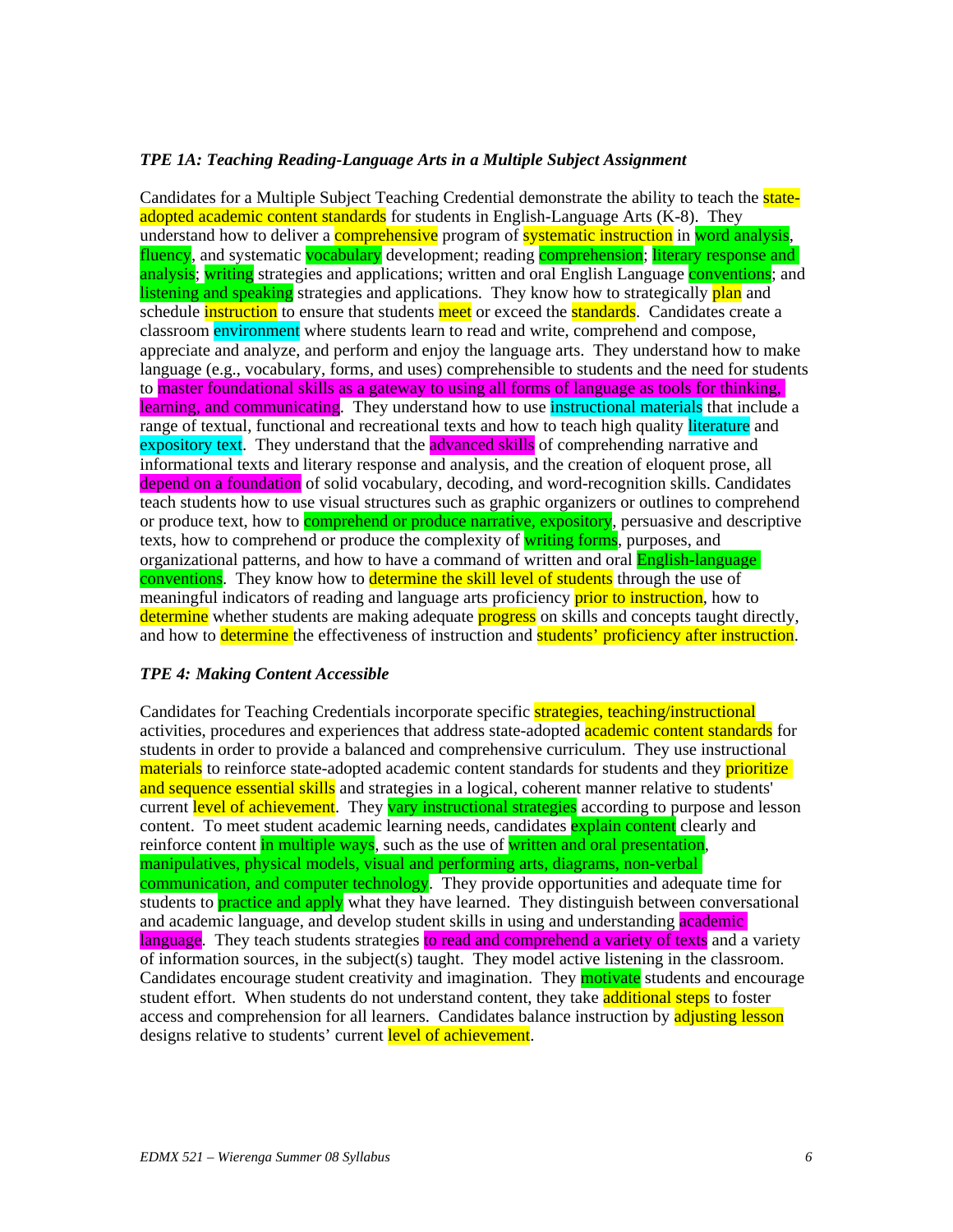# **2. Professional Disposition (attendance & participation) (10 points)**

# Overview:

Grading in 521 includes a component of "professional disposition." Students in the College of Education conduct themselves in ways expected of those entering the profession. Disposition includes:

- General classroom attendance, promptness, and participation
- Attention to classroom discussion protocols
- Social and cooperative skills
- Attention to assignments (deadlines, quality, multi-tasking)
- General classroom demeanor
- Flexibility
- Openness to and enthusiasm for learning

## What To Do:

To measure professional dispositions fairly, there will be readings, activities, conversations, and classroom discussions taking place in each class session. Each day requires you to be on time for the morning session, after breaks, and for the afternoon session. Sign in sheets will be used.

You will have time to reflect each day on what you have learned. Your final input into your disposition, attendance and participation will be the completion of the assignment paragraph in WebCT6 at the end of the last class meeting, July 11.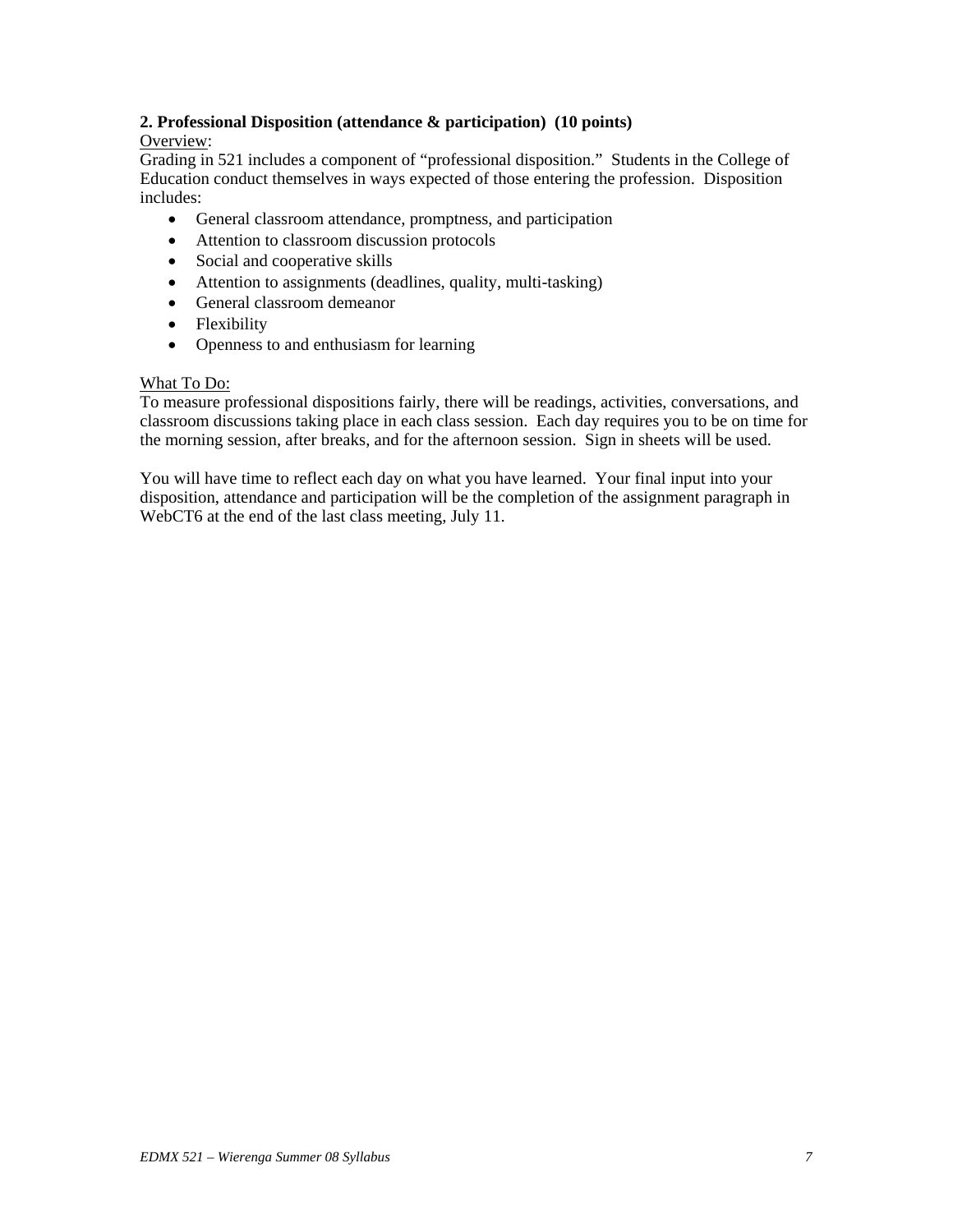# **3. Lecture & Reading Response Journal (5 points each = 15 points total)**

The Lecture & Reading Response Journal provides an opportunity to reflect on what you are learning about teaching literacy in course lectures and the assigned readings. First, read the Response Journal prompt. Next, write a response that focuses on ideas contained in the lectures/readings that are significant to you, explaining your connection with these ideas, and making your comments & questions. Response journal entries should be 2 paragraphs in length (Times New Roman, font size 12). See the table below for the response journal prompts and the dates the entries are due on WebCT6.

With the exception of the first entry in your response journal, you should submit the response journal entries BEFORE coming to the class sessions when they are due. Submit your response journal entry via the course WebCT6 site. Make sure to write your name and the due date on your response journal entry.

| You should <i>bring a hard copy of your response journal entries</i> to the class sessions and be |
|---------------------------------------------------------------------------------------------------|
| prepared to share your responses with your classmates.                                            |

| Response Journal 1<br>Due June 6  | (In class) Refer to Dr. Moineau's lectures and chapter 1 and 2 in the<br>Reutzel text to discuss the following prompt with a partner. Then,<br>write a draft of your first Response Journal entry and submit it to<br>WebCT6 by the end of the day.<br>"I used to think language and literacy were  but now I know"<br>"What do you think are the 3 most necessary concepts to know<br>about the processes of language and reading in order to be an<br>effective reading-language arts teacher?" |
|-----------------------------------|---------------------------------------------------------------------------------------------------------------------------------------------------------------------------------------------------------------------------------------------------------------------------------------------------------------------------------------------------------------------------------------------------------------------------------------------------------------------------------------------------|
| Response Journal 2<br>Due June 11 | (Before class) Based on the most recent lecture by Dr. Moineau and<br>chapter 4 and 5 in the Reutzel text, what are the 3 most significant<br>concepts to you? Why are they significant? What personal<br>connections do you make with them? And how will they impact<br>your literacy instruction?                                                                                                                                                                                               |
| Response Journal 3<br>Due July 9  | (Before class) Based on the learning experiences in class and chapter<br>7 in the Reutzel text, what are the 3 most significant concepts to<br>you? Why are they significant? What personal connections do you<br>make with them? And how will they impact your literacy<br>instruction.                                                                                                                                                                                                          |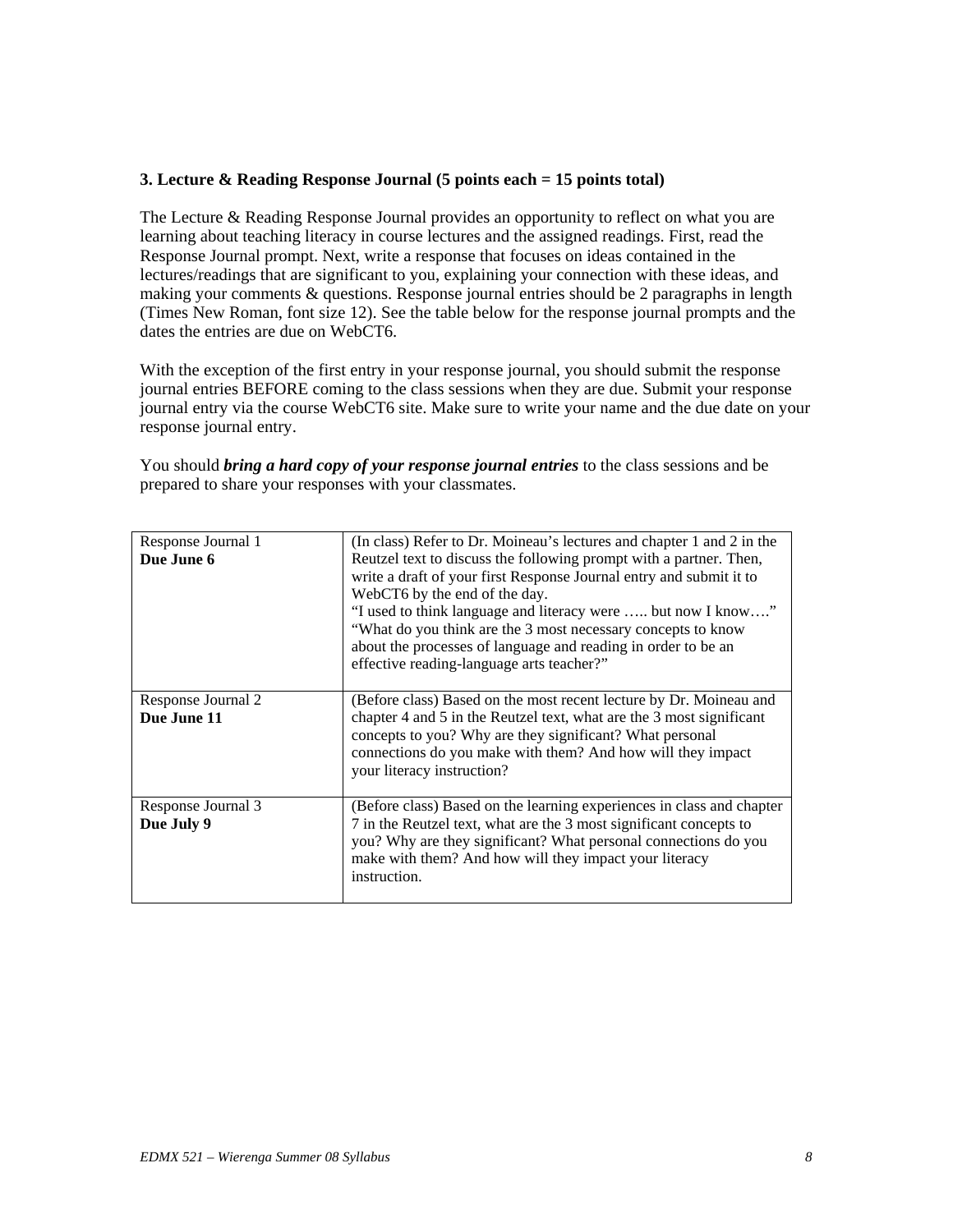## **4. Lesson Plan Differentiation for Students Learning English (15 points)**

In this assignment, you will differentiate a lesson plan to meet the needs of students with different English proficiency levels. Use the lesson plan that you developed in the 511 course taught by Dr. Villa. On the grid for this assignment (below), find the 9 instructions in the left hand "Tasks" column. You will need to respond to each of the 9 task instructions.

You should create one document that responds to the 9 sections for "Chang, Intermediate EL". Please number the sections. Find on the grid where I have indicated that you may use bullet points and which sections you need to use sentences. Next, you will repeat this process for a Beginner EL. Finally, you will repeat this process for an Advanced EL.

To complete the sections, you will need to refer to various parts of the lesson plan. Remember that you are taking the *same* lesson plan you already created and *adapting* the instructional strategy or the student activity to meet the learning needs of students with different English proficiency levels.

| <b>TASKS</b>                                                | <b>Beginning</b> | <b>Intermediate EL</b>          | <b>Advanced</b> |
|-------------------------------------------------------------|------------------|---------------------------------|-----------------|
|                                                             | $\mathbf{EL}$    | (Chang)                         | EL.             |
| Identify strengths, interests, and learning<br>preferences. |                  | 1. Bullet points<br>recommended |                 |
|                                                             |                  |                                 |                 |
| Identify 2 specific learning needs based on the             |                  | 2. Bullet points                |                 |
| student description.                                        |                  | recommended                     |                 |
|                                                             |                  |                                 |                 |
| Identify at least one instructional strategy or student     |                  | 3. Bullet points                |                 |
| activity that could challenge the student.                  |                  | recommended                     |                 |
| Explain why the strategy or activity you chose could        |                  | 4. Sentences only               |                 |
| challenge the student based on the learning needs of        |                  |                                 |                 |
| the student.                                                |                  |                                 |                 |
| Describe how you would adapt the strategy or                |                  | 5. Sentences only               |                 |
| activity to meet the learning needs of the student          |                  |                                 |                 |
| considering subject matter pedagogy in your<br>description. |                  |                                 |                 |
|                                                             |                  |                                 |                 |
| Explain how your adaptation would be effective for          |                  | 6. Sentences only               |                 |
| the student in making progress towards the goals of         |                  |                                 |                 |
| your lesson.                                                |                  |                                 |                 |
| Explain how your adaptation would be effective for          |                  | 7. Sentences only               |                 |
| the student in making progress toward English               |                  |                                 |                 |
| language development.                                       |                  |                                 |                 |
|                                                             |                  |                                 |                 |
| What progress monitoring assessment would you               |                  | 8. Bullet points                |                 |
| choose to obtain evidence of the student's progress         |                  | recommended                     |                 |
| towards a learning goal?                                    |                  |                                 |                 |
| Give rationale for your choice of assessment. Use           |                  | 9. Sentences only               |                 |
| your knowledge of academic content in this lesson           |                  |                                 |                 |
| and this student's learning needs in your rationale.        |                  |                                 |                 |

#### **TPA TASKS 1, 2, & 3 English Learners**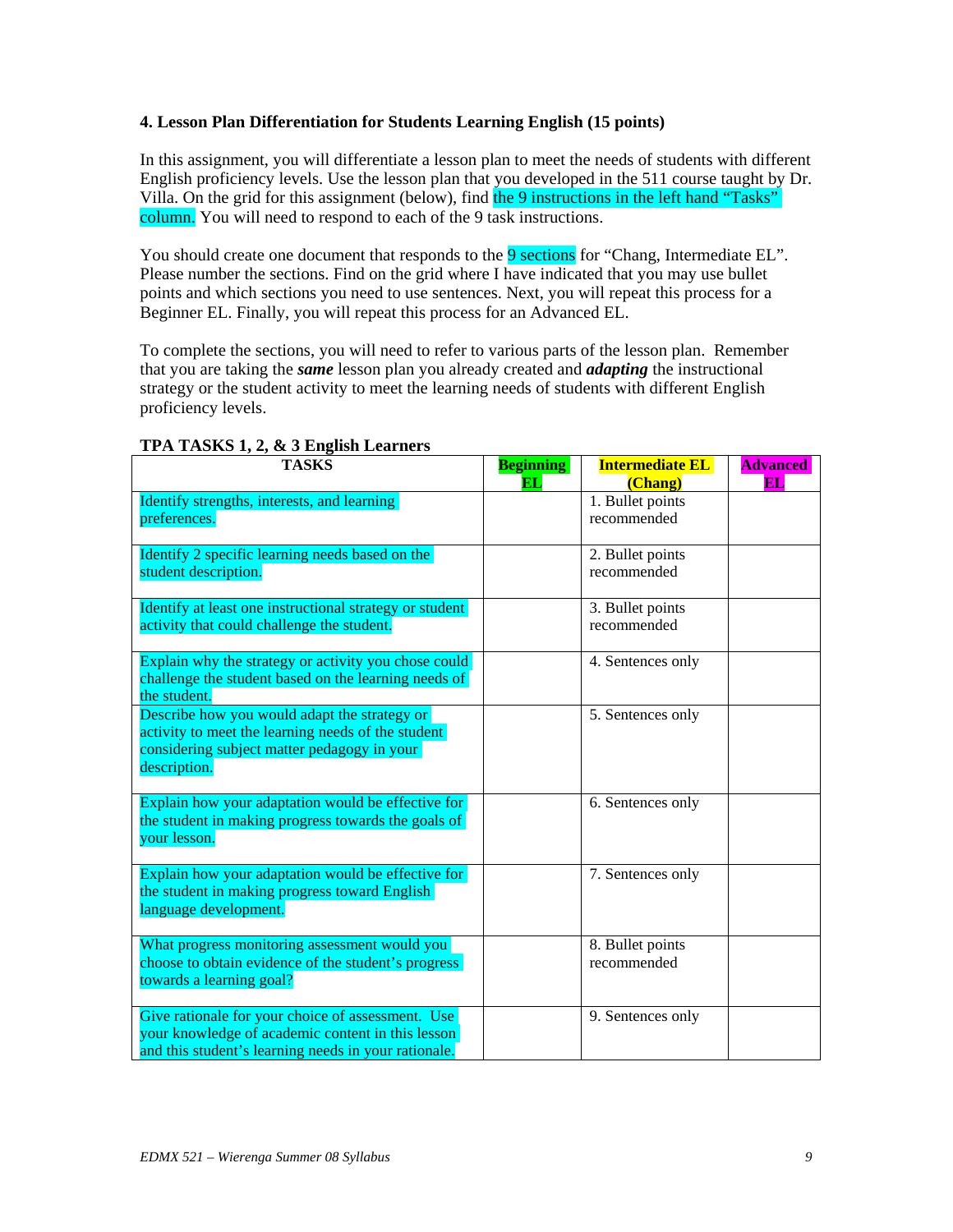# **5. Literacy Assessment Case Study (25 points)**

In this assignment you will conduct a case study on one student in which you use literacy assessments data to develop a *reading* intervention. You will observe a student reading, conduct various assessments, interpret assessment data and use the data to develop an instructional strategy/intervention.

You will be taught how to conduct the assessments in class workshops. The Literacy Case Study Handbook and the Johns text contain the assessment tools. You will be asked to work with a student and to conduct assessments with this student. In order to analyze the data, you will be taught how to use the Data Analysis Grid (developed by Dr. Quiocho), which can be found in the Literacy Case Study Handbook.

Create a document that includes the Literacy Case Study cover page (below) and the 8 sections listed in the Case Study checklist. The Literacy Assessment Case Study document needs to be submitted to WebCT6 on the due date. (Submit the hard copy of your case study along with the appendix (your data assessment papers, student writing, etc) on the last day of class, July 11.

## **COVER PAGE**

### **LITERACY ASSESSMENT CASE STUDY**

### **Name: Date:**

### **Case study check list**

- [ ] Student Profile (Learning about Student)
- [ ] Reading Attitude Survey

OR Wordless Picture Reading for emergent reader

- [ ] Writing Sample and/or Oral Language Sample
- [ ] IRI Comprehension and Word Recognition Tables

OR Concepts About Print Assessment for emergent reader

- [ ] One grid Data Analysis Grid
- [ ] Description of Student's Literacy strengths
- [ ] Description of Student's Literacy needs
- [ ] Description/Explanation of Instructional Strategy/ Intervention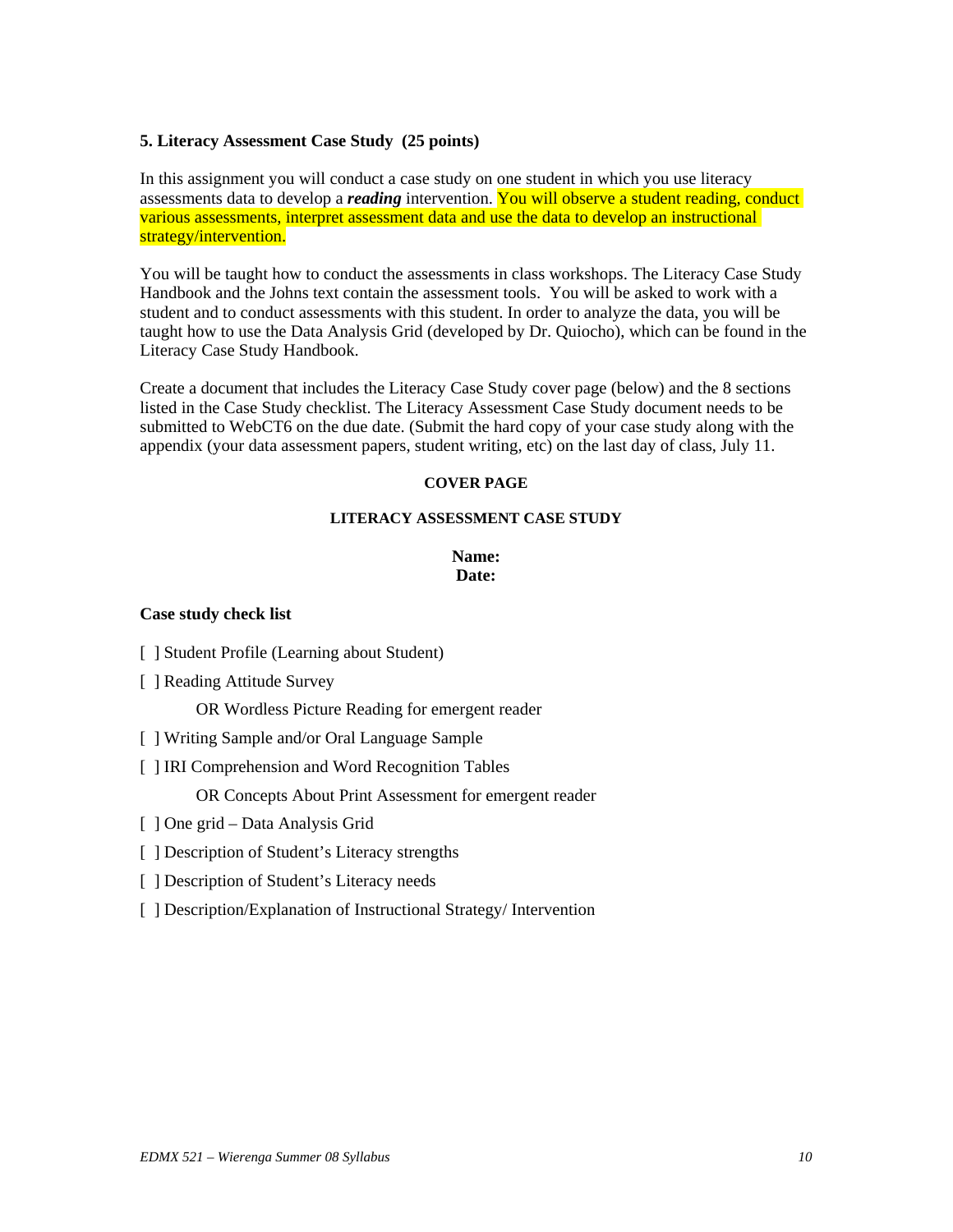# **6**. **Modification of Intervention (25 points)**

In this assignment you will **modify/adapt** a *reading* intervention. Use the intervention you have developed for your Literacy Assessment Case Study. Assume that you are going to be using that intervention for other students who have different learning strengths.

You will differentiate the instructional strategy that is your reading intervention by developing modifications for other students:

- 1) Tactile: Modify the instructional strategy using **tactile** instruction
- 2) Pictorial: Modify using **pictures** and/or **drawings, diagrams**
- 3) Kinesthetic: Modify using **concrete kinesthetic** activities/materials
- 4) Transition to text using graphic organizers: Modify using **graphic organizers**

You should submit a document that follows the given outline (below) for each modification.

1.

I will modify a strategy with a **tactile** modification. The reading intervention strategy from the case study is... The specific tactile modification that I will use to adapt the instructional strategy is... The difference that the student will experience is… (looks like, sounds like, feels like, etc…)

2.

I will modify a strategy with a **pictorial** modification.

The reading intervention strategy from the case study is...

The specific pictorial modification that I will use to adapt the instructional strategy is..

The difference that the student will experience is… (looks like, sounds like, feels like, etc…)

3.

I will modify a strategy with a **kinesthetic** modification.

The reading intervention strategy from the case study is...

The specific kinesthetic modification that I will use to adapt the instructional strategy is..

The difference that the student will experience is… (looks like, sounds like, feels like, etc…)

4.

I will modify a strategy with a **graphic organizer** modification.

The reading intervention strategy from the case study is...

Graphic organizers transition to text. The g.o. I will use to adapt the instructional strategy is.. The difference that the student will experience is... (looks like, sounds like, feels like, etc...)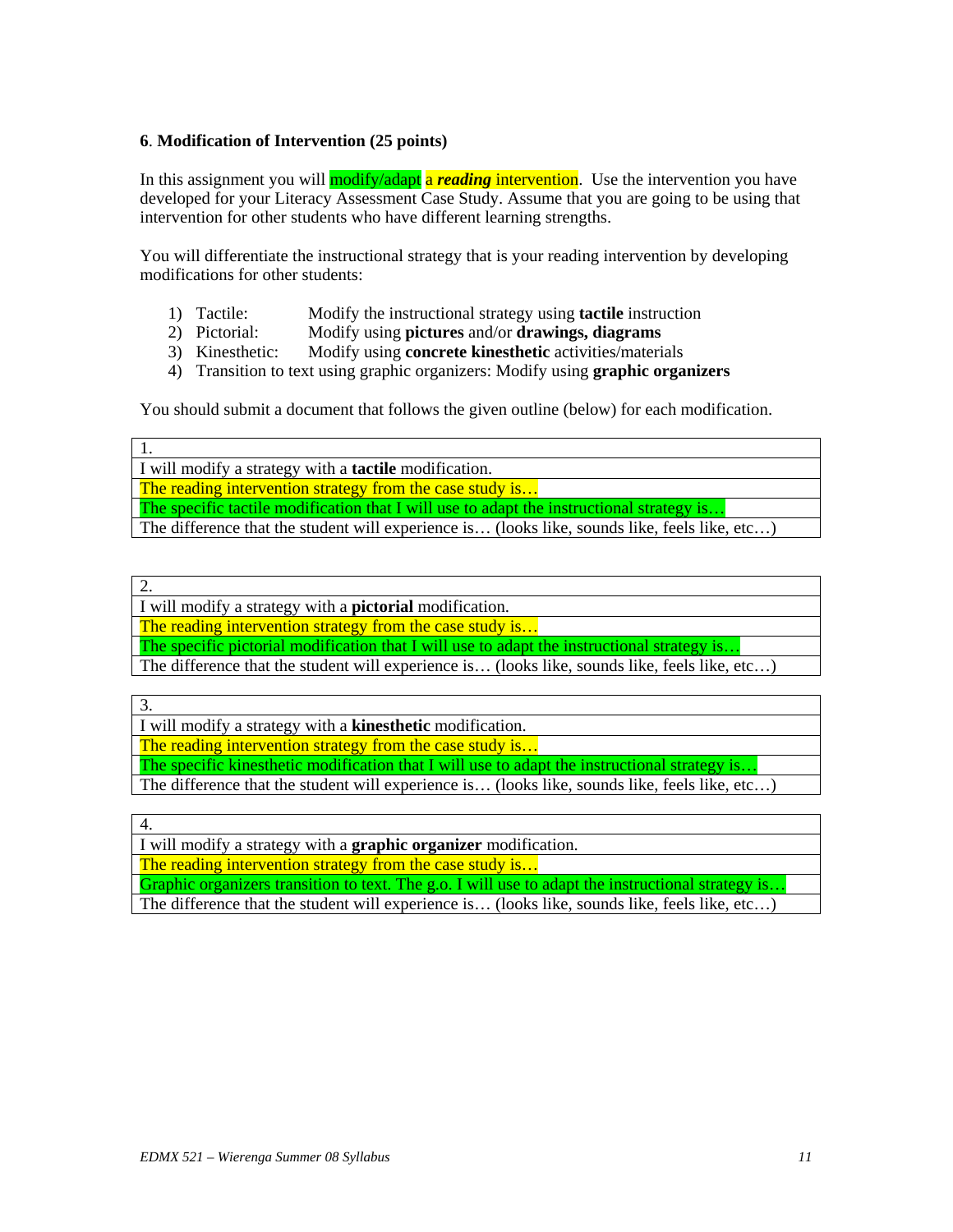# **Course Outline (Timeline and reading assignments are subject to change pending needs of students)**

| <b>Date</b>                                     | <b>Topic</b>                                                                                                                    | <b>Assignment</b>                                                                                             |
|-------------------------------------------------|---------------------------------------------------------------------------------------------------------------------------------|---------------------------------------------------------------------------------------------------------------|
| <b>Session 1</b><br>June 2<br>Monday<br>Morning | Cohort Orientation/team building                                                                                                | <b>On-line text for reference:</b><br>ELA Standards [available online at<br>www.cde.ca.gov/link in<br>WebCT6] |
| $8:30 - 11:30$<br>Lunch<br>$11:30 - 12:30$      | Orientation to the Course                                                                                                       |                                                                                                               |
| Afternoon<br>$12:30 - 3:30$                     | (Dr. Moineau)<br>Orientation to the Course<br>A Balanced Approach<br>The Role of Assessment as a means to<br>inform instruction |                                                                                                               |
| <b>Session 2</b><br>June 4                      | (Dr. Moineau)                                                                                                                   | <b>Readings:</b>                                                                                              |
| Wednesday                                       | Beginning oral language development,<br>sound and word work:                                                                    | <b>Reutzel Chapter 2</b><br>Phonics & Word Identification                                                     |
| Morning<br>$8:30-11:30$                         | Phonology and Phonemic awareness -<br>theory, research and practice                                                             |                                                                                                               |
| Lunch<br>$11:30 - 12:30$                        | Phonics, The alphabetic code                                                                                                    |                                                                                                               |
| Afternoon<br>$12:30 - 3:30$                     |                                                                                                                                 |                                                                                                               |
|                                                 | Spelling as a demonstration of<br>understanding the sound system and<br>using other brain processes                             |                                                                                                               |
| <b>Session 3</b><br>June 6                      | (Wierenga)                                                                                                                      |                                                                                                               |
| Friday                                          |                                                                                                                                 | <b>DUE: Response Journal 1</b>                                                                                |
| Morning<br>8:30-11:30                           | The role of assessment in literacy<br>instruction                                                                               | <b>Readings:</b><br>Reutzel Chapter 1 Effective Reading<br>Reutzel Chapter 6 Assessment                       |
| Lunch<br>$11:30 - 12:30$                        |                                                                                                                                 |                                                                                                               |
| Afternoon<br>$12:30 - 3:30$                     | Teaching Reading-Language Arts<br>(TPE 1a)<br>Planning, organizing and managing<br>reading instruction                          |                                                                                                               |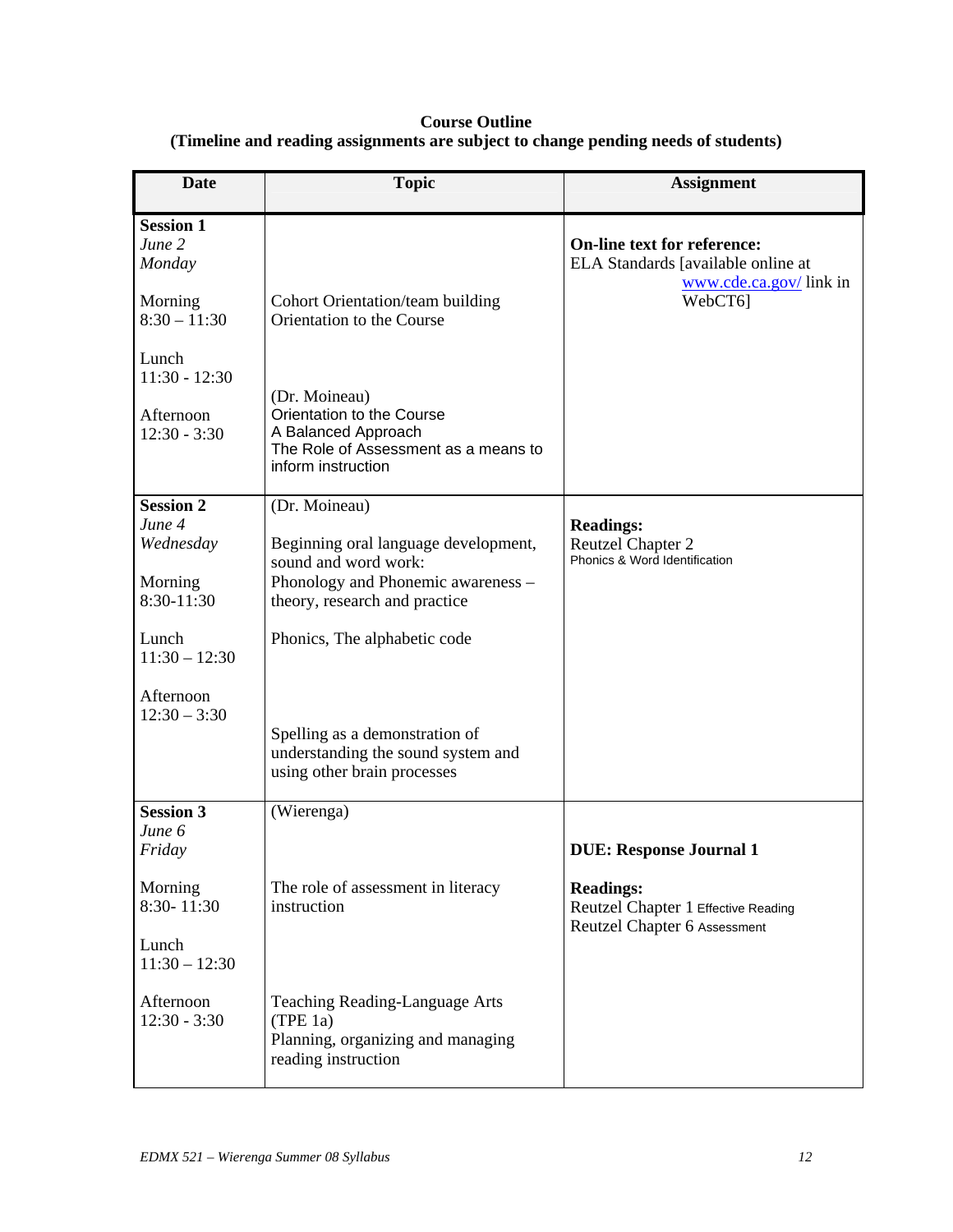| <b>Session 4</b> | (Dr. Moineau)                            |                                            |
|------------------|------------------------------------------|--------------------------------------------|
| June 9           |                                          | <b>DUE: TPE 1a Structured Reflection</b>   |
| Monday           |                                          |                                            |
|                  |                                          | <b>Readings:</b>                           |
| Morning          | Theory, research and practice of grammar | Reutzel Chapter 4 Vocabulary               |
| $8:30 - 11:30$   | and other components of the structure of |                                            |
|                  | the English language                     |                                            |
| Lunch            |                                          |                                            |
| $11:30 - 12:30$  | The Language of School/                  |                                            |
|                  | The Language of Learning                 |                                            |
| Afternoon        |                                          |                                            |
| $12:30 - 3:30$   | The lexicon of English                   |                                            |
|                  | Vocabulary strategies                    |                                            |
|                  |                                          |                                            |
|                  |                                          |                                            |
| <b>Session 5</b> | (Wierenga)                               |                                            |
| June 11          |                                          | <b>DUE: Response Journal 2</b>             |
| Wednesday        |                                          |                                            |
|                  | Reading Comprehension:                   | <b>Readings:</b>                           |
| Morning          | narrative & expository                   | Reutzel Chapter 5 Reading Comp             |
| 8:30-11:30       | <b>Making Content Accessible</b>         | Quiocho & Ulanoff Chapter 6 Strategies     |
|                  | (TPE 4)                                  | that Count $\&$ 8 Scaffolds                |
| Lunch            |                                          |                                            |
| $11:30 - 12:30$  |                                          |                                            |
|                  | Various English proficiency levels and   |                                            |
| Afternoon        | English literacy instruction:            |                                            |
| $12:30 - 3:30$   | <b>Strategies and Scaffolds</b>          |                                            |
|                  |                                          |                                            |
| June 14          |                                          | <b>DUE: TPE 4 Structured Reflection</b>    |
| Saturday         |                                          |                                            |
|                  |                                          |                                            |
| <b>EDMX 511</b>  | <b>EDMX 511 for two weeks</b>            | <b>EDMX 511 for two weeks</b>              |
|                  |                                          |                                            |
| <b>Session 6</b> | (Wierenga)                               | Bring 511 Lesson Plan AND Case Study       |
| July 7           |                                          | data to class today!                       |
| Monday           |                                          |                                            |
|                  | Determining student strengths & needs    |                                            |
| Morning          | Developing recommendations for literacy  | <b>Readings:</b>                           |
| 8:30-11:30       | interventions                            | Reutzel Chapter 7 Programs & Standards for |
|                  |                                          | Reading Instruction                        |
| Lunch            |                                          | Quiocho & Ulanoff Chapter 6 & 8            |
| $11:30 - 12:30$  |                                          |                                            |
|                  |                                          | <b>On-line text for reference:</b>         |
| Afternoon        | Differentiating a lesson plan for the    | ELD Standards [available online at         |
| $12:30 - 3:30$   | needs of students learning English       | www.cde.ca.gov/link in WebCT6]             |
|                  |                                          |                                            |
|                  |                                          |                                            |
|                  |                                          |                                            |
|                  |                                          |                                            |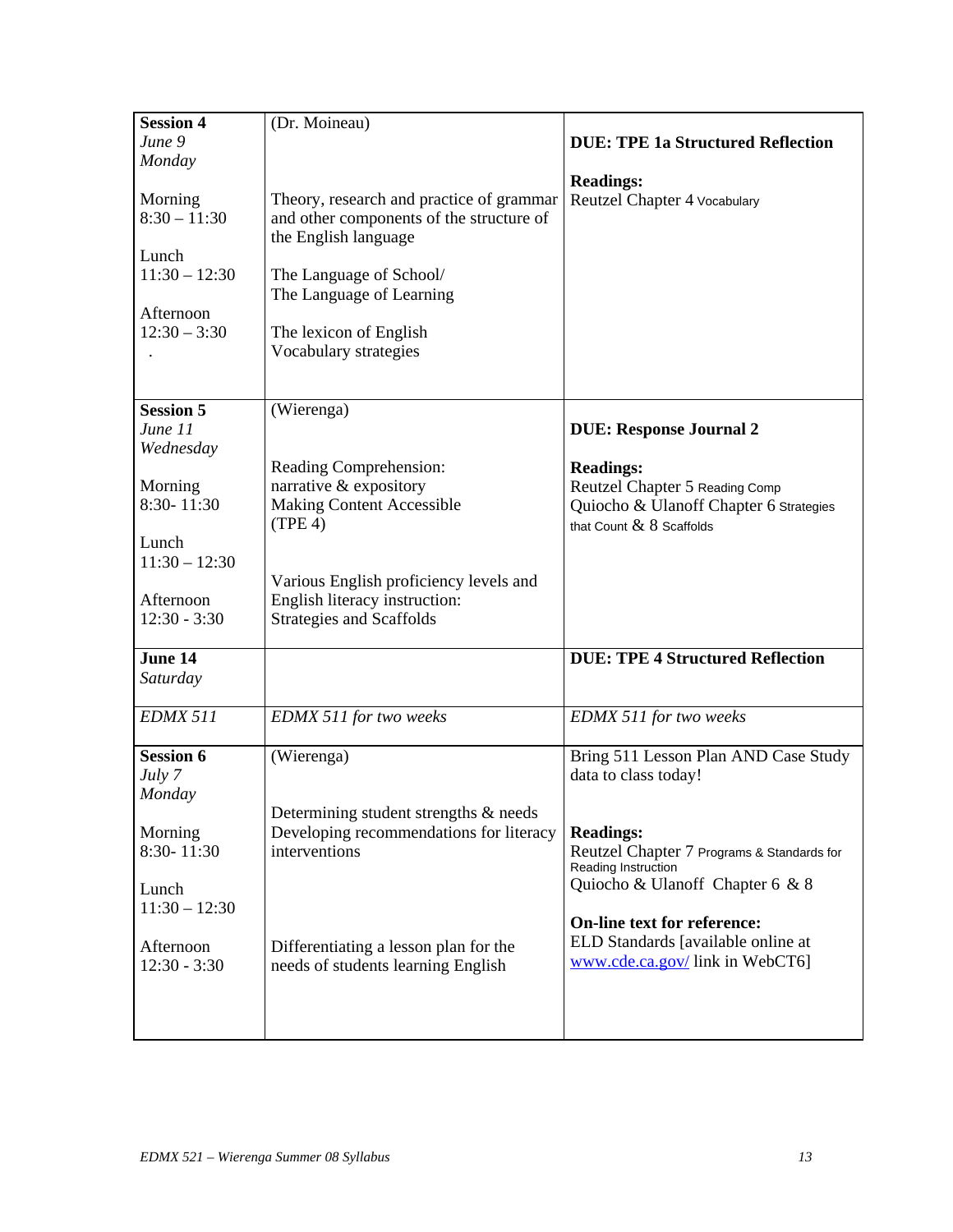| <b>Session 7</b>                        | (Wierenga)                                                               |                                                                              |
|-----------------------------------------|--------------------------------------------------------------------------|------------------------------------------------------------------------------|
| July 9                                  |                                                                          |                                                                              |
| Wednesday                               |                                                                          | <b>DUE: Response Journal 3</b>                                               |
| Morning<br>8:30-11:30                   | Developing modifications for a reading<br>intervention                   | DUE: Lesson plan differentiation for<br>students learning English            |
| Lunch<br>$11:30 - 12:30$                |                                                                          |                                                                              |
| Afternoon<br>$12:30 - 3:30$             |                                                                          |                                                                              |
|                                         |                                                                          |                                                                              |
| <b>Session 8</b><br>July $11$<br>Friday | (Wierenga)                                                               | <b>DUE: Literacy Assessment Case Study</b><br>(in WebCT and bring hard copy) |
| Morning<br>8:30-11:30                   | Case study round table discussion                                        | <b>DUE:</b> Modifications for a reading<br>intervention                      |
| Lunch<br>$11:30 - 12:30$                |                                                                          |                                                                              |
| Afternoon<br>$12:30 - 3:30$             | Making Connections Across the Content<br><b>RICA Content Area Review</b> |                                                                              |